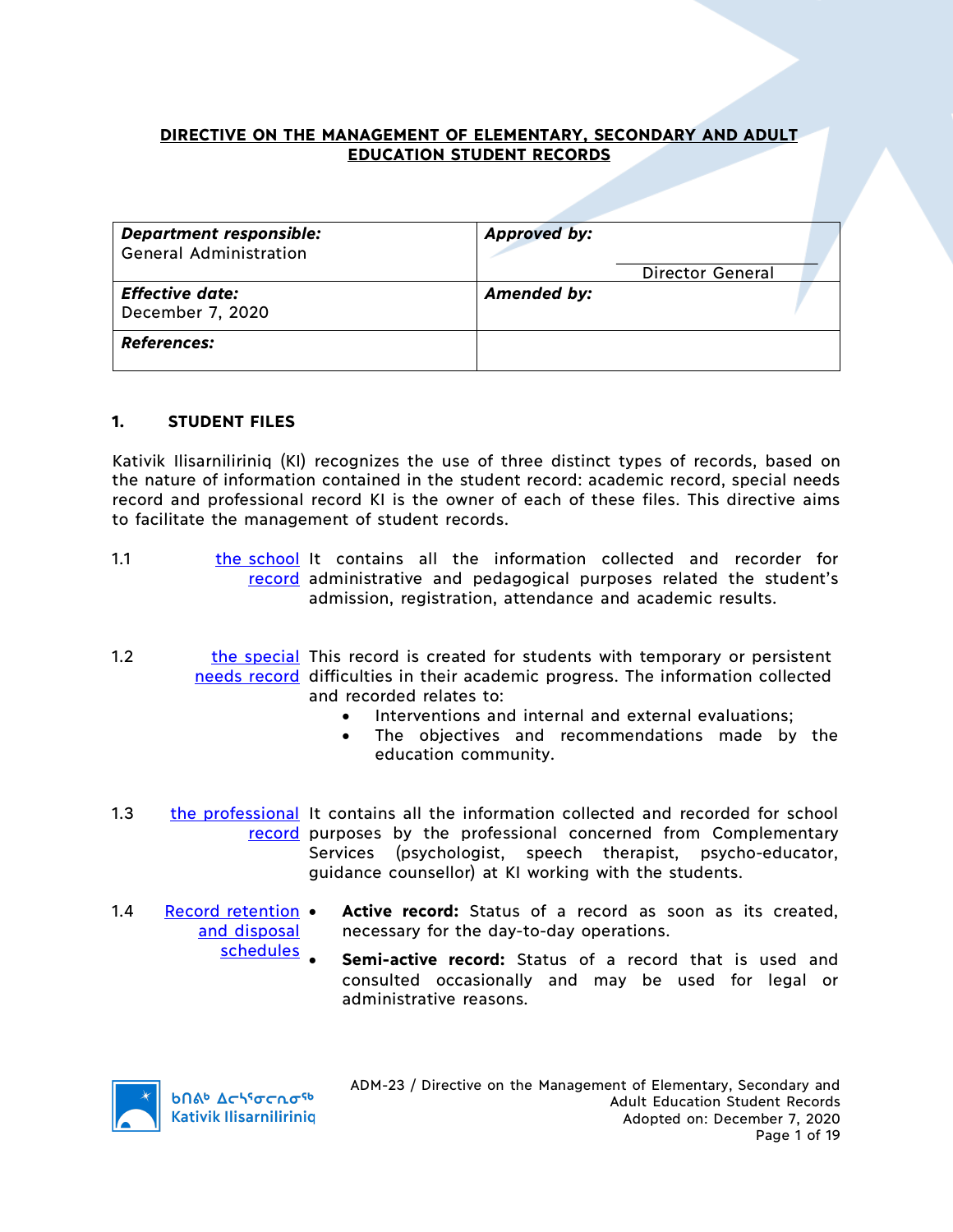• **Inactive record:** Status of a record that has no administrative, financial or legal value and can be destroyed by shredding after the retention period.

## **2. THE STUDENT'S ACADEMIC RECORD**

- 2.1 definition It contains all the information of an administrative or pedagogical nature collected and recorded relating to the student's admission, registration, attendance and academic results.
- 2.2 **Student Any student enrolled in a KI educational establishment at the** concerned primary or secondary level or in adult education.
- 2.3 **opening For every student registered, an academic record must be opened** and must display the following information:
	- Last name;
	- First name;
	- Record number.

This record is the property of KI.

A rating is also assigned in accordance with the Document Classification Plan.

When registering a new student, the school must:

• Open an academic record in the name of the student if the student has never attended KI or if it has been more than 3 years since the student has left KI;

OR

• Obtain the student's academic record from the last school attended within KI territory if less than three years ago;

OR

- Obtain a copy of the student's academic record from outside KI territory.
- 2.4 content The academic record includes three types of information.

## **1) Identity of student**

Documents that can attest to the student's identity, such as the student's first and last name, date of birth, gender, place of birth, first and last name of the mother and father.

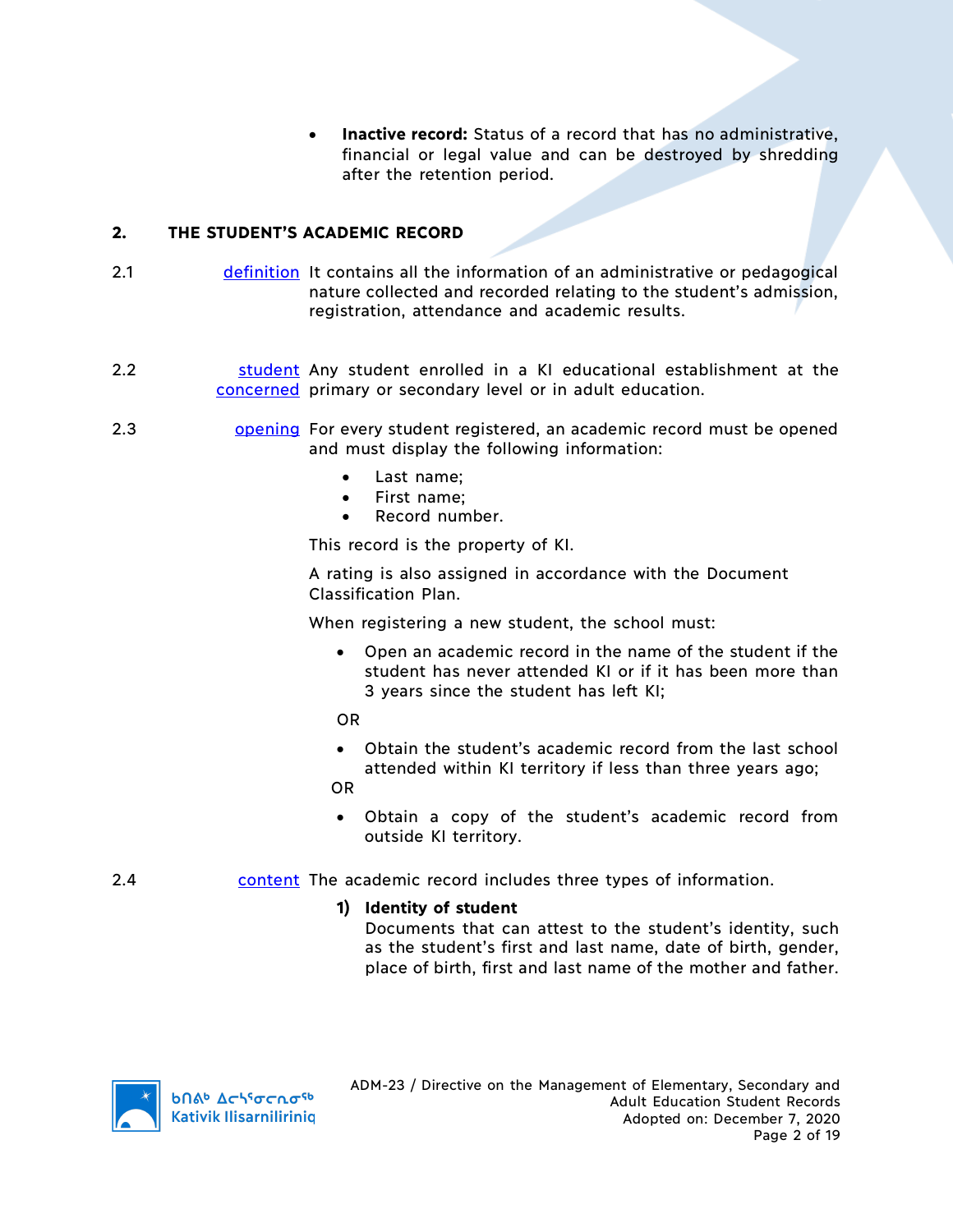Frequently used documents:

- Certified copy, by the administration or secretariat of the establishment, of the birth certificate:
	- Certified copy of the long-form birth
	- certificate (including the names of the parents) issued by the *Directeur de l'état civil* (for a student born in Quebec);
	- Certified copy of the birth certificate that includes the names of both parents (for a student born elsewhere in Canada);
	- Certified copy of documents issued by Immigration and Citizenship Canada and by the *Ministère de l'Immigration et des Communautés culturelles du Québec* for the student and his/her parents (for a student born outside Canada);
	- Certified copy of the certificate of Canadian citizenship if applicable.
- Student information sheet (may be kept in the student's file or in another medium);
- Health record<sup>1</sup>;
- Certified copy, by the administration or the secretariat of the school. Legal documents related to:
	- Child custody (if applicable);
	- The child's name change (if applicable);
	- Other legal documents (e.g., judgment, order, etc.).

## **2) School attendance (student presence)**

Documents showing the student's presence on September 30 or school attendance before or after this date, such as the attendance register or notice of departure.

Frequently used documents:

- Annual registration;
- Request for choice of school;
- Choice of courses;
- Absence or exemption notes from parents;
- Attendance register (computerized or absence card);
- Derogation from basic school regulation (if applicable);

<sup>1</sup> The health record may be kept on a yearly basis in a centralize binder. If the student leaves the school, the health record must be reclassified to the school record.



 $\overline{a}$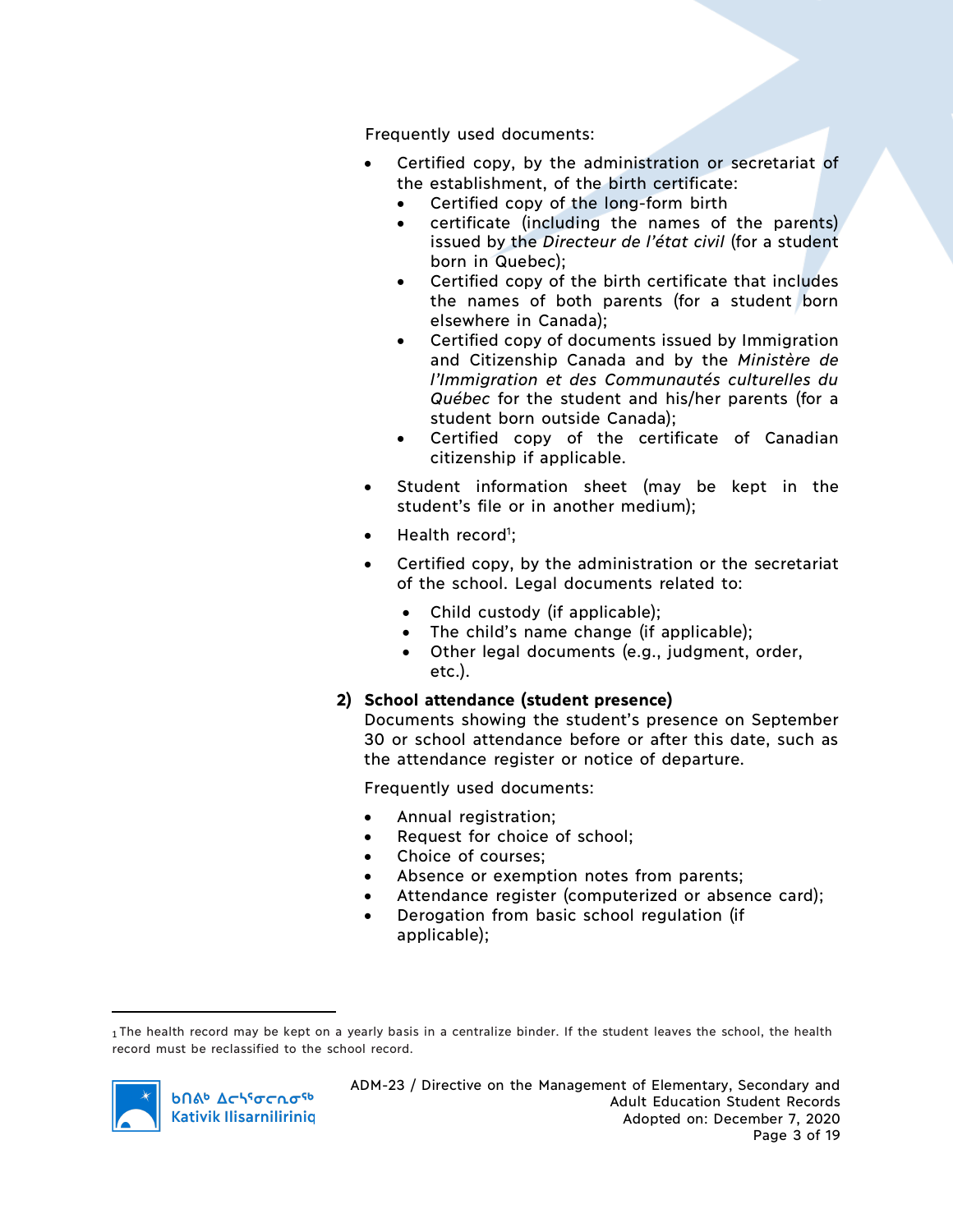- Notice of transfer (if applicable) (may be kept in the student's file or in another medium);
- Notice of departure (if applicable);
- Language proficiency.

*Note: Documents related to the annual September 30 declaration of enrolments (group or individual attestation) are kept in a file at the school.*

#### **3) Students' academic performance**

These documents record the results at the end of the year and at different cycles of elementary and secondary cycles.

Frequently used documents:

- Preschool report card issued by KI (annual review);
- Elementary school report cards issued by KI from the first to last year completed and, if applicable, the partial report card for the last year of attendance;
- Secondary school report cards issued by KI from the first to last year completed.
- Adult Education report cards issued by KI.
- 2.5 responsibilities The school administration (the principal of the school) is responsible for opening and managing the student's academic record. All staff members, in the course of their duties, must apply the procedures set out in this directive with respect to the maintenance and management of information contained in the academic record.

The school administration ensures the protection of personal information and documents.

Academic records must be kept in a secure location to preserve the confidential nature of the information contained in them.

- 2.6 **accessibility** The academic record is accessible to the following persons\* if expressly required as part of their duties:
	- School administration, Complementary Services personnel, teachers and IT personnel;
	- Any other person at KI in the exercise of their duties, specifically personnel of other departments:
		- Educational Resources;
		- General Secretariat and General Administration;
		- School Organization;
	- External auditors.

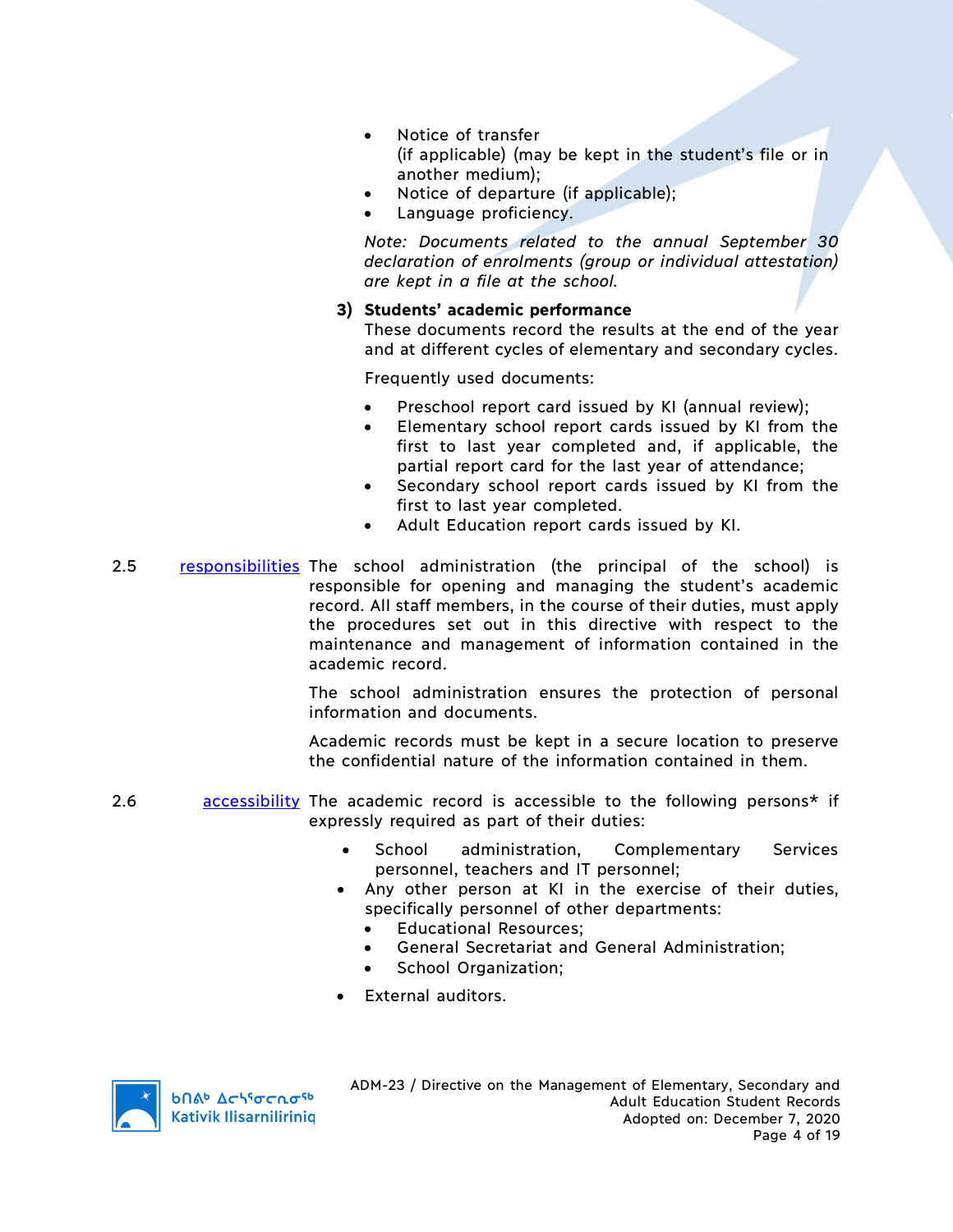It is recommended that academic records be consulted on site, but if this is not possible, make sure to complete the sign-out sheet. It is preferable that the academic record remain at school at all times. It is important to limit the number of photocopies of documents contained in the academic record to avoid circulation.

\***Each of these persons must respect the confidentiality of the personal information contained in this type of record.**

2.7 **access** The academic record may be accessed by the student aged 14 or request over or by the person who has parental authority, by submitting a request, preferably in writing, to the school administration.

> In general, a period of 20 days from the date of receipt is prescribed for responding to the request. It is necessary to verify the identity of applicant.

> However, no information that could identity of a third party (e.g., telephone number, address, email, etc.) should be transmitted.

> For any questions related to access requests, contact the Associate Secretary General.

#### 2.8 Transmission The transmission of the academic record within KI:

- 1) The original record in its entirety is sent to the requesting school of the same level of education.
- 2) When moving from elementary to secondary school, the following original documents on record from the elementary school are sent:
	- Birth certificate;
	- Cycle 1 report card (summary);
	- Cycle 2 report card (summary);
	- Cycle 3 report card (summary);
	- Legal documents;
	- Request for derogation from basic school regulation (if applicable).

The other documents are kept at the last school attended by the elementary student according to the retention schedule.

Transferring the academic record outside of KI:

The academic record is sent to the school of another school board or to another agency upon receipt of written authorization of the person with parental control or of the student 14 or over.

The school attended at KI will send an extract, copy or summary of the academic record. The original record will be kept by the school concerned in the KI territory.



bበል<sup>b</sup> Δς<sup>ις</sup>σς ησ<sup>ς 6</sup> **Kativik Ilisarnilirinig**  ADM-23 / Directive on the Management of Elementary, Secondary and Adult Education Student Records Adopted on: December 7, 2020 Page 5 of 19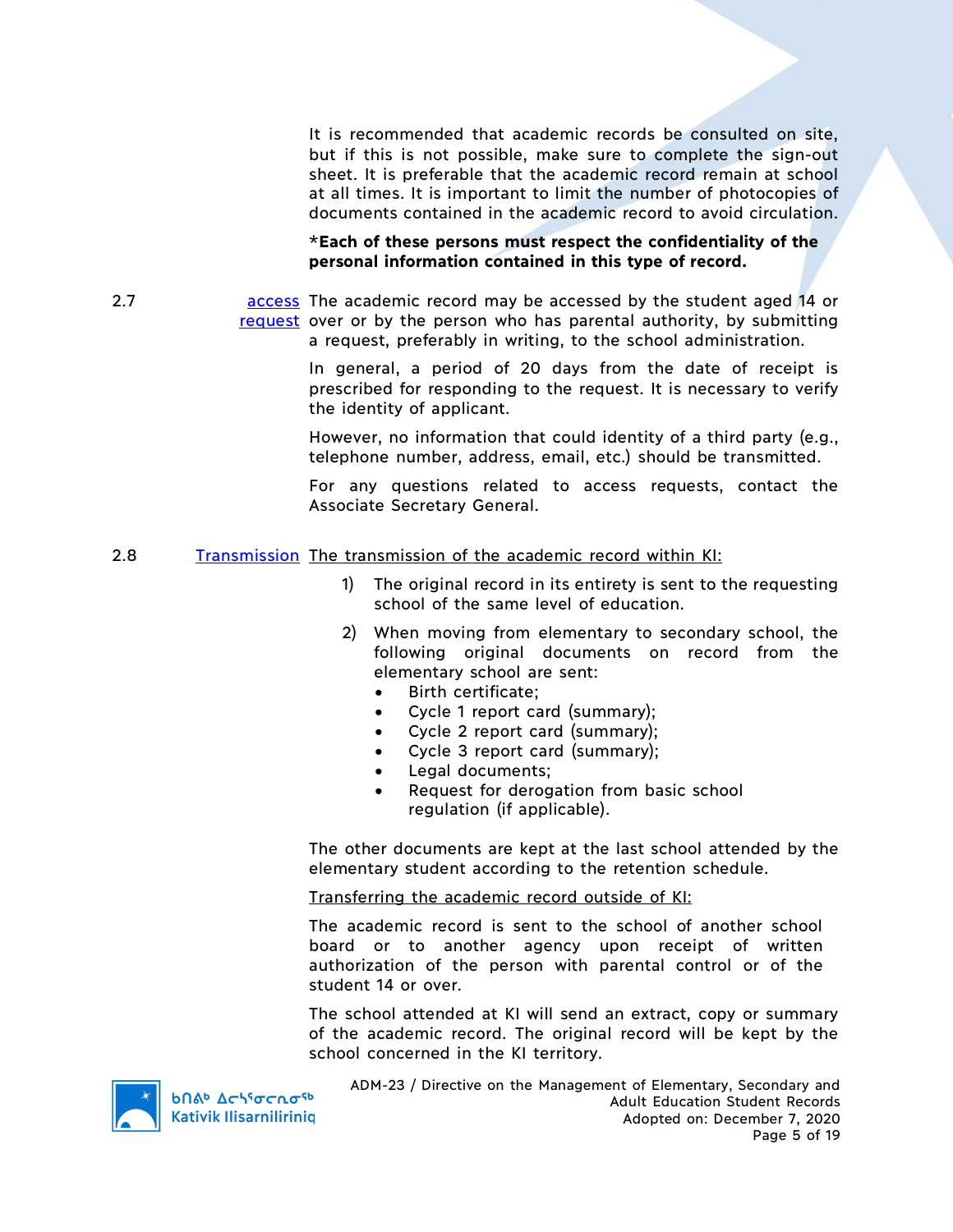- 2.9 closing A record is closed if the student leaves KI. the record is kept is accordance with the retention schedule by the school concerned in KI territory.
- 2.10 destruction No documents containing personal information should end up in a recycling bin or garbage can. Documents contained in the academic record must be destroyed **by shredding** after the retention period.

#### **3. SPECIAL NEEDS RECORD OF STUDENT**

- 3.1 definition It contains all the information collected and recorded related to:
	- Interventions and findings of internal and external evaluations;
	- Objectives set and recommendations made by the education community.

This record is created for students with temporary or persistent difficulties in their academic progress.

3.2 **Student** Any student who is likely to experience temporary difficulties can concerned have a special needs record associated or not with the implementation of an action plan.

> Any student with a social maladjustment or learning disability must have a special needs record.

3.3 opening A special needs file is opened when a student's observed need is identified and requires information sharing between individuals designated by the school administration or KI.

> The special needs record is identified with the following information:

- Last name;
- First name;
- Record number.

This record is the property of KI.

This information helps, among other things, to better understand and respond to the student's needs and ensure effective coordination of interventions.

*Note: Opening a special needs record must be indicated in the academic record.*

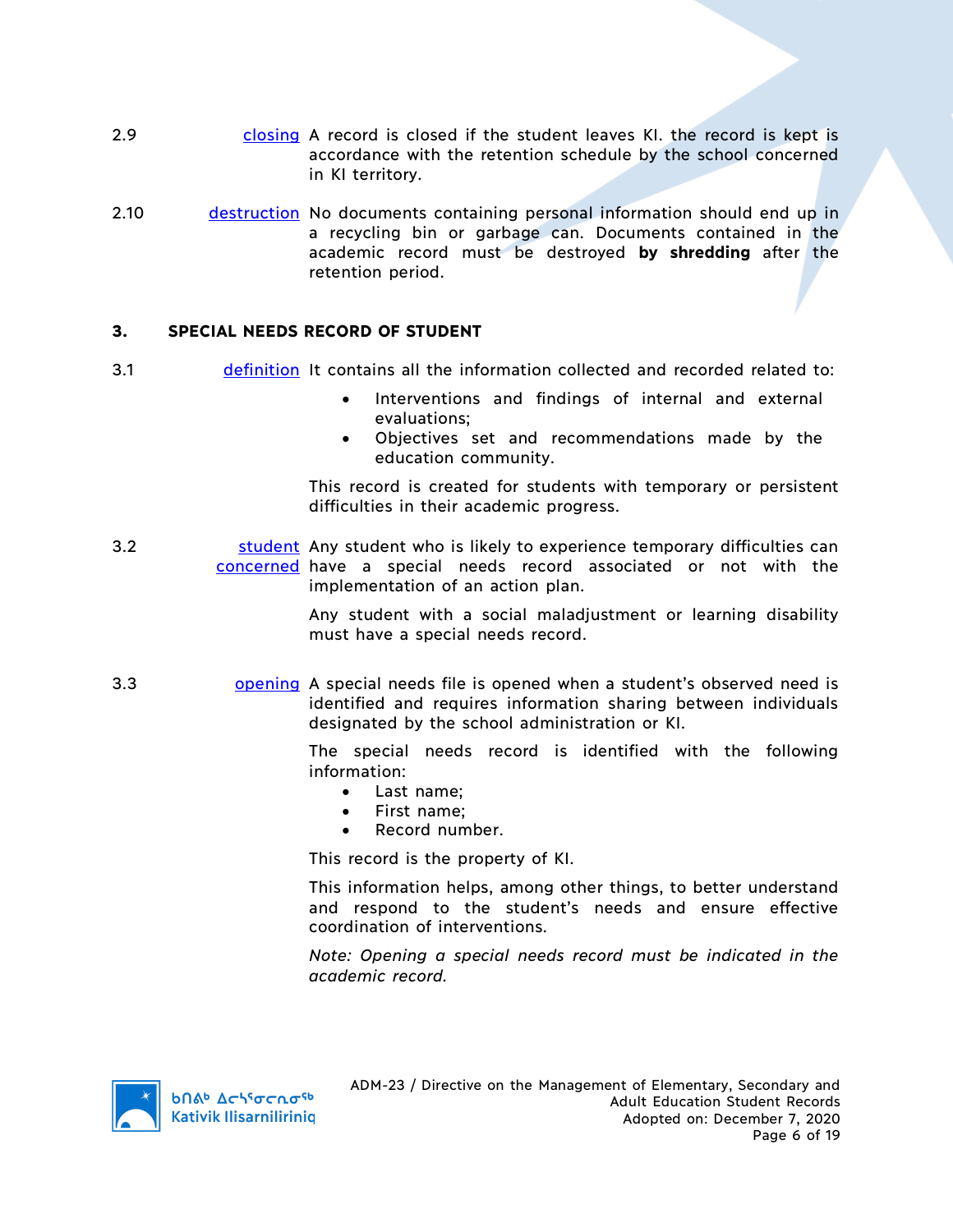3.4 content The special needs record contain information related to the needs, characteristics and services offered to the student.

It may contain the following documents:

- Follow-up sheet for documents on file;
- SHSMLD reference sheet;
- Action plan;
- Needs assessments:
- Reports and summaries of observations and evaluations recorded by teachers and complementary educational services.

Including:

- Teacher's observations of learning strategies or accommodations that facilitate the student's learning;
- Report from resource teacher;
- Report from special education technician;
- Summary of interventions, classroom behaviour observation sheet;
- Conclusions of assessments or interventions conducted by external partners or KI professionals;
- Individual education plan;
- Letters and summary of calls to parents;
- Authorization form to communicate information recorded in the school record and in the special needs file to external parties
- Event report for a restrictive measure;
- Escalation plan for inappropriate behaviour;
- Reports to the Director of Youth Protection (DYP).
- 3.5 accessibility The special needs file is accessible to the following people\* if it is required in the exercise of their duties:
	- School administration, complementary educational services personnel, teachers;
	- Any KI employee in the exercise of their duties, specifically staff from various departments:
		- Educational Resources department;
		- General Secretariat and General Administration departments

It is recommended that special needs file be consulted on site, but if this is not possible, make sure to complete the sign-out sheet. It is preferable that the special needs file remain at school at all times. It is important to limit the number of photocopies of documents contained in the academic record to avoid circulation.

### **\* Each of these persons must respect the confidentiality of the personal information contained in this type of record.**

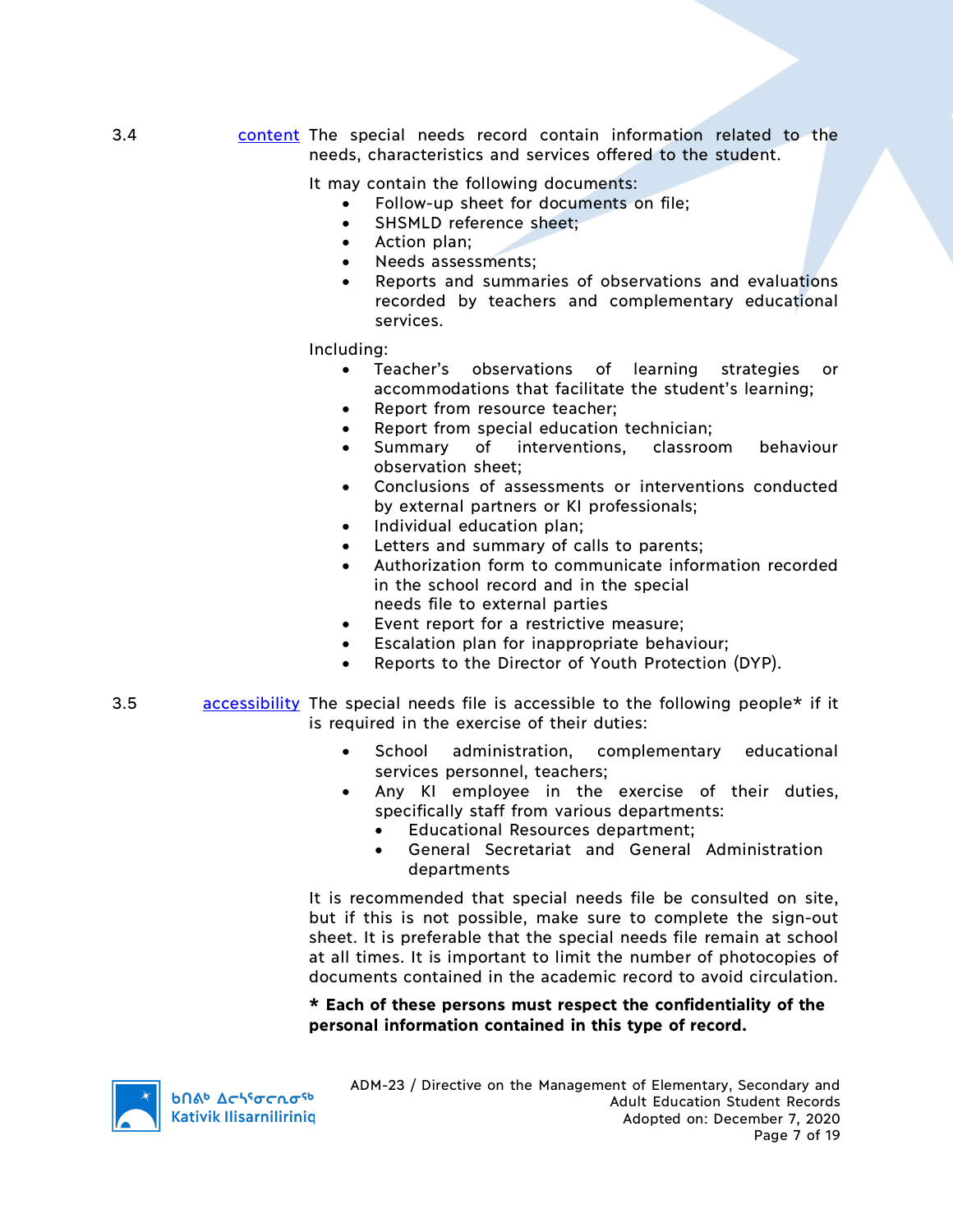3.6 **access** The special needs file may be accessed by the student aged 14 request or over or by the person who has parental authority, by submitting a request, preferably in writing, to the school administration.

> In general, a period of 20 days from the date of receipt of the request is prescribed for responding to the request. It is necessary to verify the identity of applicant.

> However, no information that could identify a third party (e.g., telephone number, address, email, etc.) should be transmitted.

> For any questions related to access requests, contact the Associate Secretary General.

### 3.7 transmission **Transferring a special needs file within KI:**

- 1) An active special needs file is sent to the requesting school of the same level of education.
- 2) When moving from elementary to secondary school, the school administration at the elementary level must send the active special needs file at the end of the year to the school administration at the secondary level.

In both cases, parental authorization is not required.

#### **Transferring a special needs file outside of KI**

The special needs file is forwarded to an institution of another school board or to another organization following written authorization from the person with parental authority or from the student aged 14 or over.

The school attended at KI may forward one of the following documents: an extract, a copy or a summary of the special needs file.

The original file will be kept by school concerned in KI territory according to the retention schedule.

#### 3.8 closing The closing of a special needs file occurs in one of the following situations:

- The student leaves KI;
- The student no longer requires an individual education plan;
- The student is no longer experiencing temporary difficulties in her/her academic progress.

The school administration then records the closing of the file.

The file is then kept in accordance with the retention schedule.



**b**በል<sup>b</sup> Δςιτσς το<sup>ς</sup> **Kativik Ilisarnilirinig**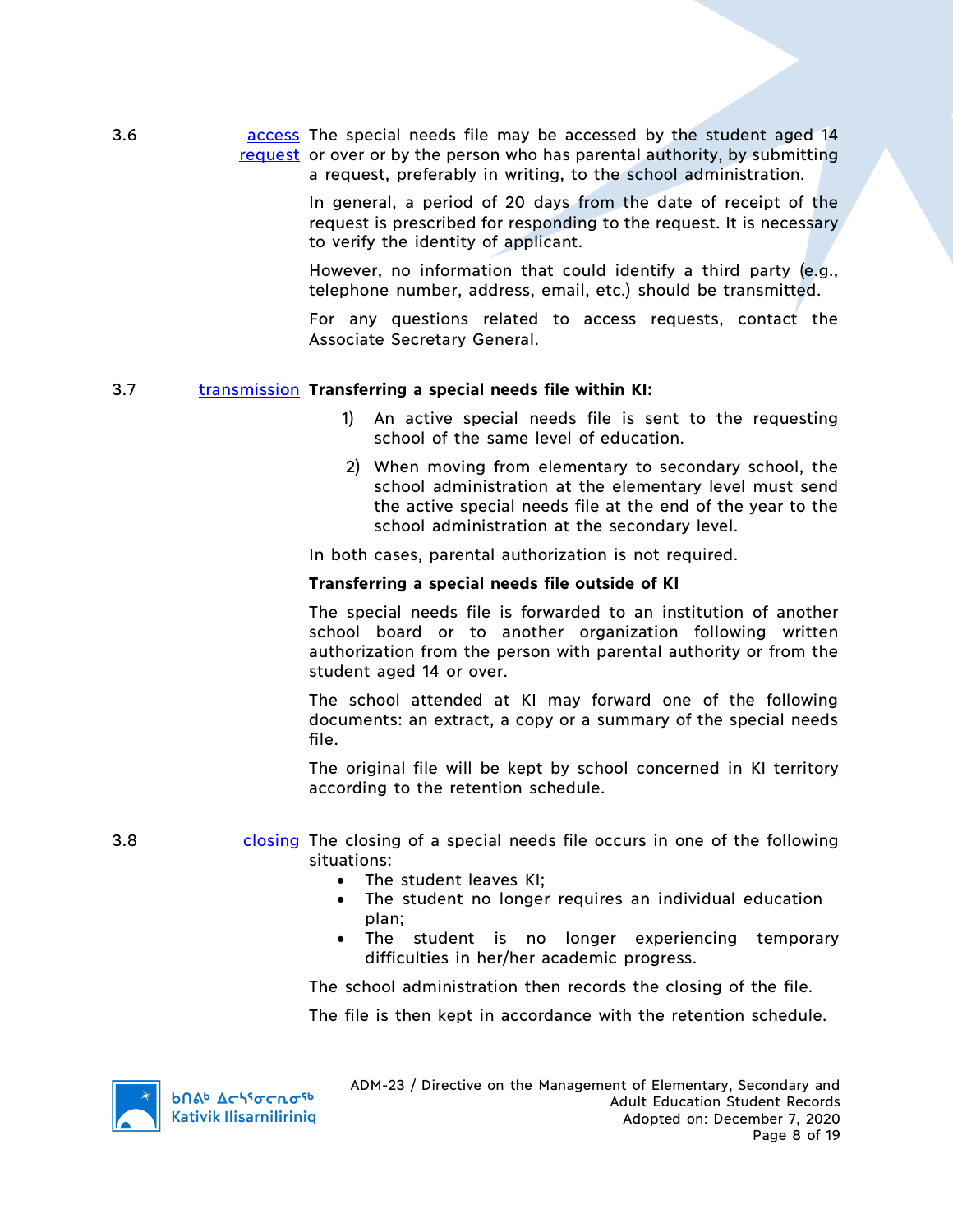3.9 destruction No documents containing personal information should end up in a recycling bin or garbage can. Documents contained in the academic record must be destroyed **by shredding** after the retention period.

## **4. PROFESSIONAL STUDENT FILE**

- 4.1 definition It contains all the information collected and recorded for education purposes by complementary services (psychology, speech therapy, psychoeducation, school counselling) at KI working with the student.
- 4.2 **student** Any student with a handicap, social maladjustment or learning concerned difficulty (SHSMLD) as well any student who is likely to experience temporary or persistent difficulties who has been referred to a professional personnel in the course of their duties at KI.

Any student with needs relating to guidance counselling services.

- 4.3 **opening** A professional file is opened after receive a request from the administration and obtaining the signed consent of the student aged 14 and over or the person who has parental authority (for the form, refer to the *Directive sur l'organisation des services pour les élèves handicapés ou en difficulté d'adaptation ou d'apprentissage*). It is identified with the following data:
	- Type of professional file (psychology, speech therapy, psychoeducation, educational guidance);
	- surname;
	- name;
	- date of birth.
- 4.4 **contents Each professional file may contain (depending on the type of file)** a record of the information collected by:
	- 1) KI's professional staff working with a student:
		- Request Form from the administration;
		- Consent Form for Professional Services and Release of Information signed by the student who is 14 years of age or older or by the person having parental authority;
		- Evaluation protocol (inserted in an envelope provided for this exclusive use and duly identified);
		- Evaluation reports and progress notes;
		- Summary report: recommendations and summary of annual interventions;



**b**በል<sup>b</sup> Δςιτσς το <sup>τρ</sup> **Kativik Ilisarnilirinig**  ADM-23 / Directive on the Management of Elementary, Secondary and Adult Education Student Records Adopted on: December 7, 2020 Page 9 of 19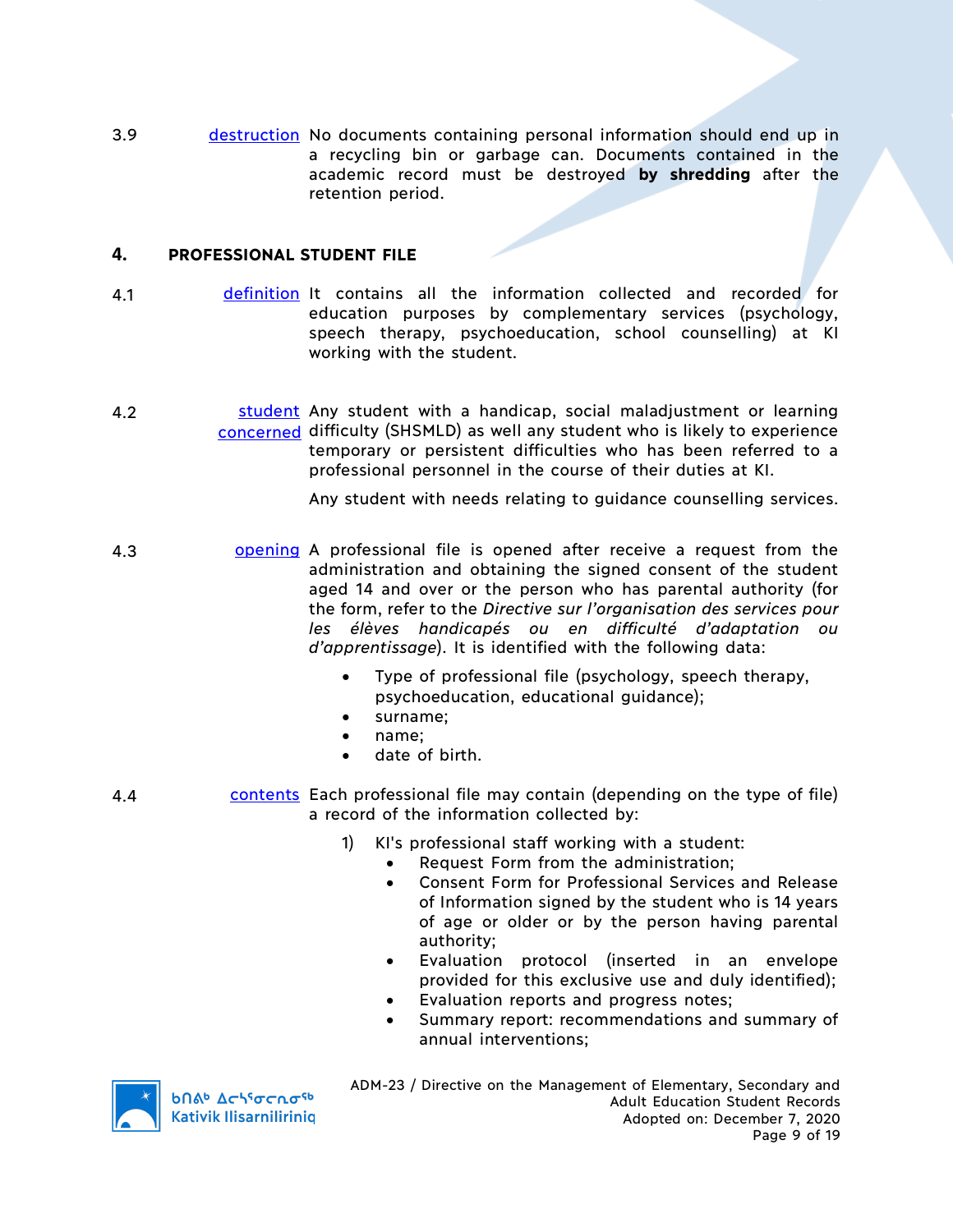- Copy of the validation form for students with disabilities or severe behavioural difficulties;
- Note or report closing the professional file;
- Student's specific:
	- Copy of documents in the assistance file
	- Copy of the intervention plan,
	- Copies of the conclusions of assessments or interventions made by professionals included in the specific assistance file.
- 2) Professional staff external to KI:
	- Consent Form for Release or Receipt of Information to a Third Party Outside KI;
	- Assessment reports and progress notes from external partners;
	- report: recommendations and summary of annual interventions.
- 4.5 responsibilities The professional is responsible for opening and managing the student's professional file.

He or she ensures that the relevant information is transferred to the specific assistance file.

The school administration and professional staff must ensure that the student's professional file is kept in a secure location in order to preserve the confidentiality of the information it contains.

4.6 **accessibility** The student's professional file is accessible only to the professional staff\* of the same KI department.

> However, the information contained in the professional file may be shared with the multidisciplinary team for consultation purposes.

### **\* Each of these persons must respect the confidentiality of the personal information contained in this type of file.**

4.7 **access** A copy, summary or excerpt of the professional file can be request accessed by the student aged 14 or over or by the person having parental authority, by sending a written request to the professional staff concerned or to the person responsible for access to information. In general, a period of 20 days following the date of receipt of the request is prescribed for responding to the request. However, no information that could identify a third party (e.g. telephone, address, e-mail, etc.) shall be provided.

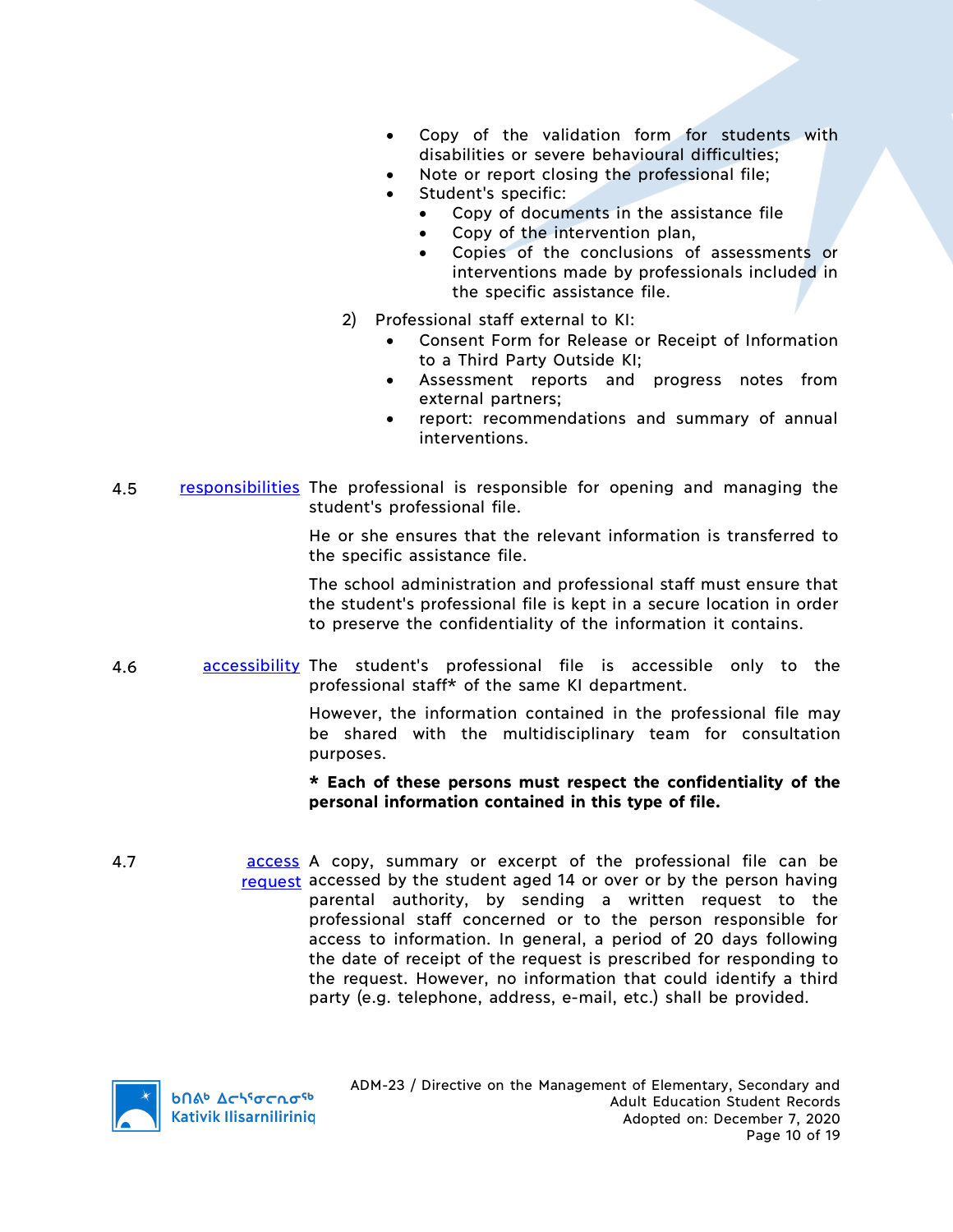Access to the professional file may be denied if consultation of the file would be detrimental to the student or if there is a risk of compromising the methodological value of a test.

Following a request for access, the professional file is accessible without parental authorization in the following case:

• A professional order for inspection purposes.

Following a request for access, the professional file is accessible with parental authorization in the following case:

To any other person concerned with the student  $(e.g.,)$ social worker, child psychiatrist, psychologist, etc.) with the written consent of the student concerned who is 14 years of age or older or of the holder of parental authority.

However, no information that could identify a person other than the student or the person with parental authority (e.g., telephone, address, e-mail, etc.) must be provided.

For any question related to requests for access, you can refer to the Associate Secretary General.

#### 4.8 transmission **Professional file transfer within KI**

- 1) The professional file is transmitted to a professional in the same department belonging to the institution of the same teaching order, without written authorization.
- 2) When a student transfers from elementary to secondary school, the professional file of the elementary school is transferred to the professional of the same department at the secondary school, without written authorization.

#### **Professional file transfer outside of KI**

The professional file is transferred to the professional in the same department belonging to an institution of another school board or another organization following written authorization from the holder of parental authority or the student aged 14 or over. Documents produced by a third party may not be transmitted. Only documents produced by KI are transferable.

If necessary, the professional will send a copy, excerpt or summary of the professional file. The original file will be kept in accordance with the retention procedures in effect.

4.9 closing The professional file is closed, in an active state, when the professional, in consultation with the principal and the multidisciplinary team, if necessary, agrees that the student no longer requires services or when the student leaves KI.



**b**በል<sup>b</sup> Δς<sup>56</sup>σς λσ<sup>ς6</sup> **Kativik Ilisarnilirinig**  ADM-23 / Directive on the Management of Elementary, Secondary and Adult Education Student Records Adopted on: December 7, 2020 Page 11 of 19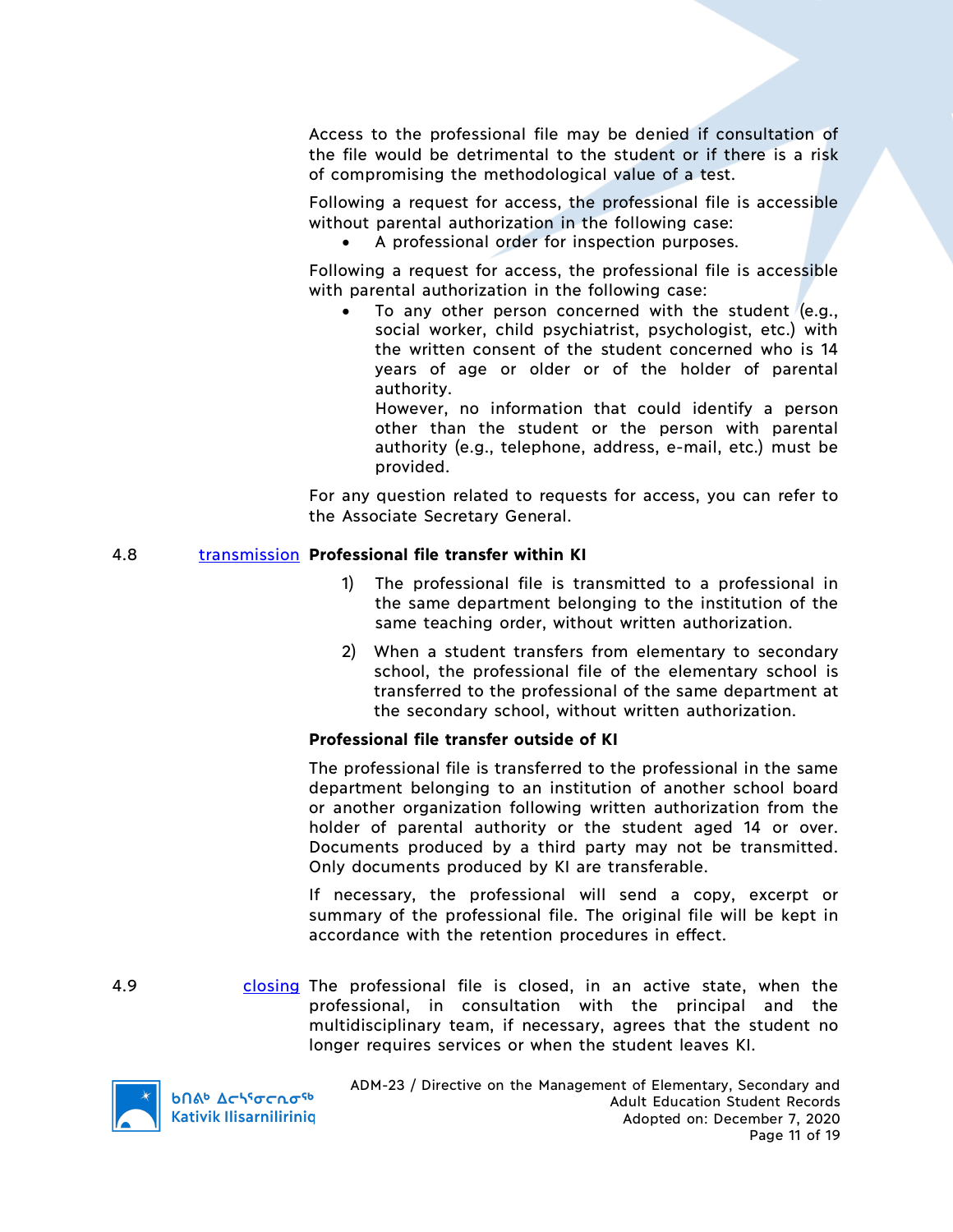4.10 destruction No documents containing personal information should end up in a recycling or garbage bin. Documents contained in the professional file must be destroyed **by shredding** after the retention period.

## **5. THE LEGAL FRAMEWORK**

The legislative context surrounding privacy issues gives rise to the following obligations, which must govern any collection or disclosure of information about an individual:

- a general duty of discretion;
- a duty to protect personal information held by a public body.

It should be noted that the Youth Protection Act (RLRQ, c. P-34.1) makes reporting mandatory in cases where a person has reasonable grounds to believe that a student's safety or development is in jeopardy. School stakeholders may therefore be called upon to collaborate with the Direction de la protection de la jeunesse. The exchange of information will then be done in accordance with the rules relating to the student's privacy.

- 5.1 a general duty This duty refers to the recognition, by the *Quebec Charter of*  of discretion *Rights and Freedoms* and the *Canadian Charter of Rights and Freedoms*, of the right of every person to respect for his or her private life. This recognition therefore imposes a duty of discretion, regardless of whether or not the person is bound by professional secrecy. The precautionary principle must govern the practices of all KI staff in the use and sharing of personal information about students.
- 5.2 **budge any public body, KI is required by the Act respecting access** to protect to documents held by public bodies and the protection of personal personal information to protect the confidentiality of the information it information held holds and to prevent its disclosure unless it has obtained prior by a public body authorization from the person concerned or unless the legislation explicitly consents to such disclosure.

In addition, the management of information contained in student files by the school's staff must be carried out in accordance with the following principles.

5.3 the basic a) principles to respect The necessity test must be applied to any collection of information. All KI staff members must take the necessary steps to collect, communicate or record information about a student, and must exercise vigilance with their words and actions. They must also be careful not to overstep the mandate related to the performance of their duties.



ADM-23 / Directive on the Management of Elementary, Secondary and Adult Education Student Records Adopted on: December 7, 2020 Page 12 of 19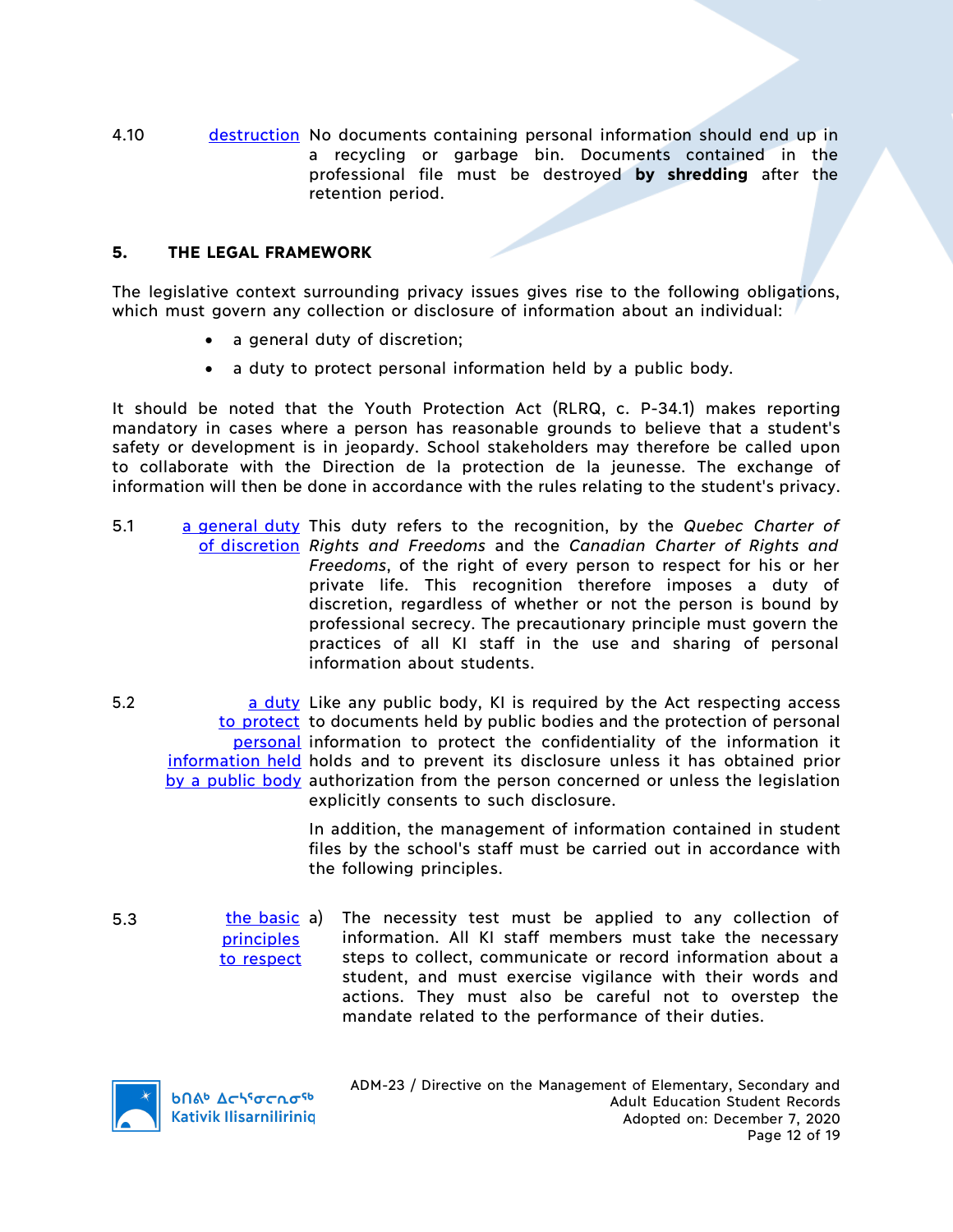b) The circulation of information must be limited as much as possible to prevent the multiplication of data or files related to personal information.

Each person affected by the handling and management of personal information contained in various student record must follow these principles. In fact, the more information that circulates, the greater the risk of communicating information that is not necessary. Procedures are set out in this directive to prevent such risks.

For example, one of the reasons for creating three distinct files is to prevent the improper circulation of student information.

c) Access must only be given to persons whose duties require it.

This principle is the basis of the procedures and practices stemming from the protection of personal information. In the context of the need to share information to adequately meet the needs of a student, it is necessary to limit the sharing of information only to people involved with the student, depending on the nature of their work..

5.4the principle of free Before engaging in the collection or transmission of information, and informed consent or intervention required in the performance of duties at KI, every staff member must first ensure that consent from the person legally authorized to give such consent has been obtained.

> It is necessary to establish, before engaging in the collection of information, a trusting relationship with the person concerned or the person with parental authority, for the purpose of achieving free and informed consent following an explanation on the reasons why this information will be collected. It is essential to take the time, with the student or the student's parents, to explain the importance of collecting this information and the intended purpose of the information and intervention. Make sure they understand at every step.

> Consent must be free, informed and given for specific purposes. It is strongly recommended that consent be obtained in writing.

a) Parental consent.

The father and mother exercise parental authority jointly and equally, regardless of marital status.

Consequently, where the father or the mother performs alone any act of authority concerning their child, he or she, with regard to third persons in good faith, presumed to be acting with the consent of the other parent.

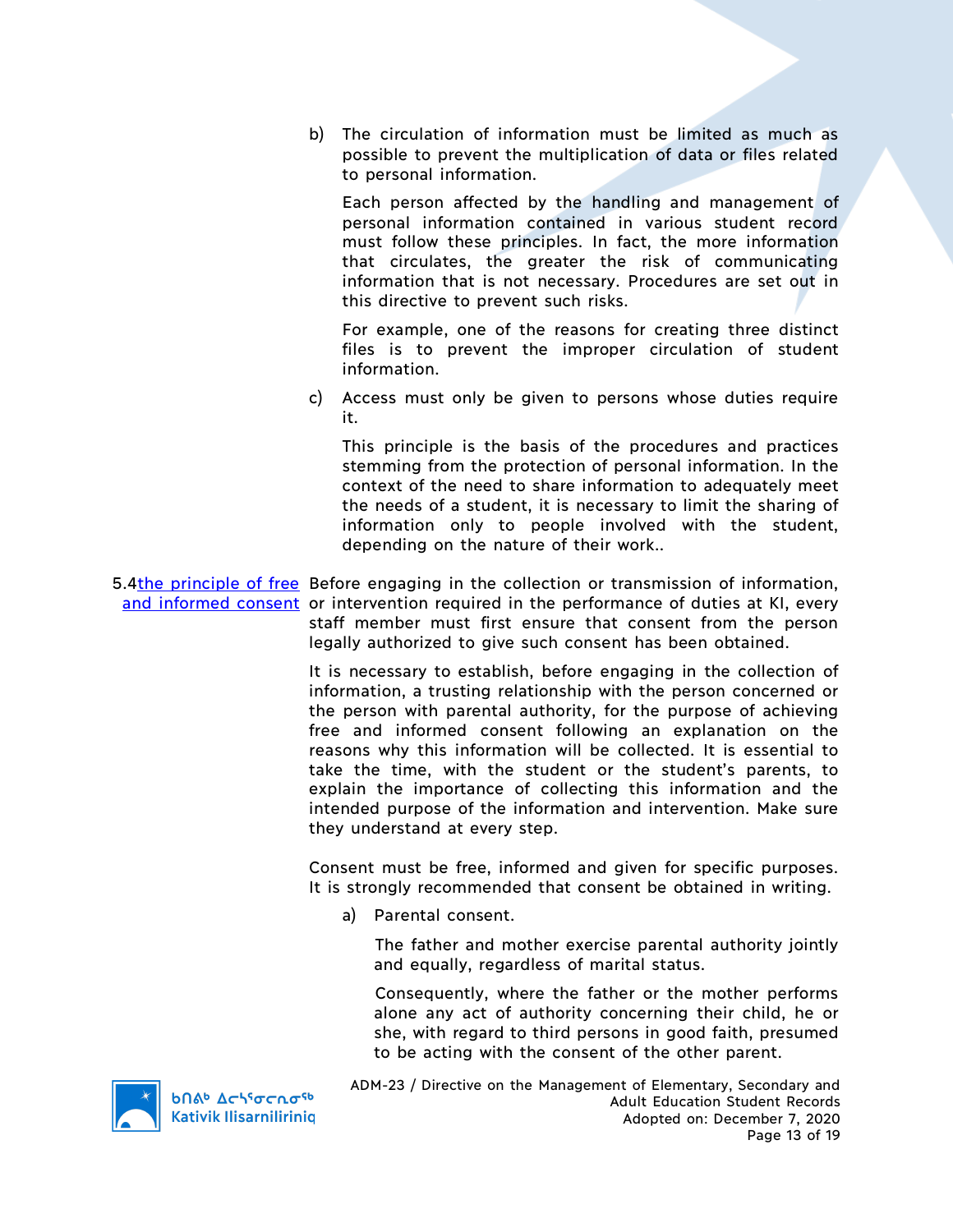Where the custody of a child is decided by judgment, the tutorship continues to be exercises by the father and mother, unless the court, for grave reasons, decides otherwise2. Only the court can deprive a parent of parental authority.

The parent who alone issues this act of authority must therefore inform the other parent with parental authority of his or her authorization to carry out procedures, interventions or assessments on his or her child.

In cases where the parents are separated and there is shared custody, or where one of the parents is absent when the consent is signed, a pragmatic approach may be considered in order to facilitate the management of the consents to be obtained. Thus, the professional, a third party in good faith, who obtains the authorization of one of the two parents to intervene with the child, could be justified in presuming the agreement of the other parent. Obviously, as much as possible, the consent of both parents should be sought (if there is a verbal agreement, it is important to record it in the professional file).

b) Consent of a minor 14 years of age or older.

The consent to the intervention or transmission of information regarding an underage student is given by the holder of parental authority or by the tutor. An underage student of 14 years of age or older may, however, consent alone.

c) Withdrawal of Consent.

The agreement given by the student aged 14 or older or by the parental authority can be withdrawn at any time. Students may then apply to withdraw their consent, ideally in writing, to the school administration or the professional concerned. In all cases, a note is kept in the file.

 $2$  This nuance is particularly important for students in youth centers. With few exceptions, parental authority continues to be assumed by the father and mother and not by the workers in the foster families or in the rehabilitation center units.

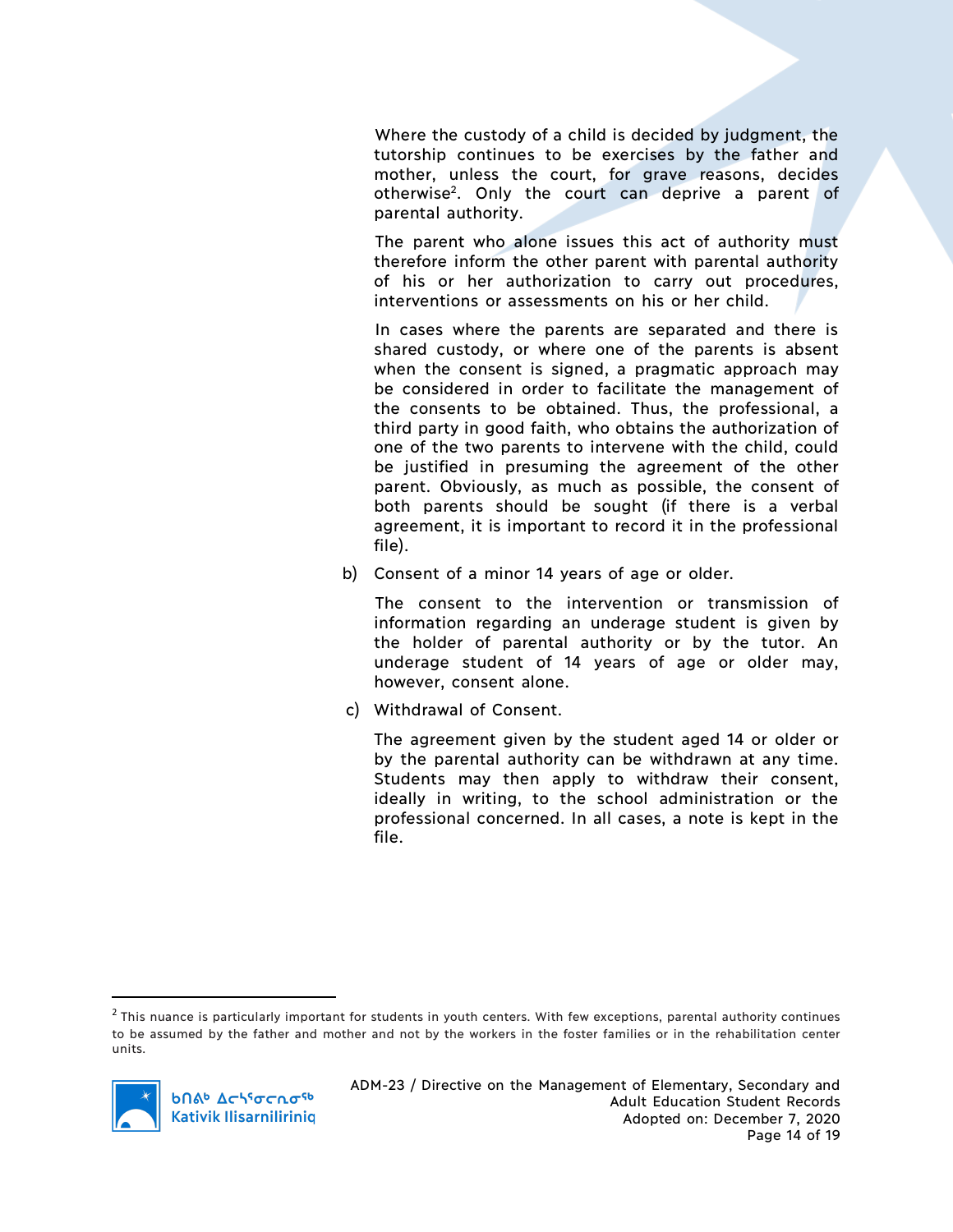d) Denial of consent by parents or student aged 14 or over.

It may happen that, despite all efforts to clarify the nature and scope of the professional intervention, the parents or the student may still oppose it. In such a situation, we have an obligation to respect this decision. The professional cannot conduct an assessment without the written consent of the student aged 14 years or older or of the person having parental authority. The degree of urgency and necessity of the intervention should be assessed and waived, at least temporarily, if it is not absolutely necessary. On the other hand, if the situation appears serious, i.e., likely to threaten the development or safety of the student, the case may be reported to the Director of Youth Protection for evaluation and possibly obtain an order to proceed with the planned intervention.

Consent to professional services.

With respect to consent to professional services, the professional must ensure that the person authorized by law to give consent fully understands the following elements:

- The nature and scope of his or her field of intervention;
- The objective to be pursued and how it will be achieved;
- The nature of the professional services he or she can provide, as well as the benefits and alternatives available to him or her;
- The limits and constraints characterizing the professional service context;
- How the information collected is used;
- The consequences of accepting or refusing professional services;
- The consequences of sharing information with third parties, where applicable.

During the course of professional services, the professional must ensure that consent remains free and informed.

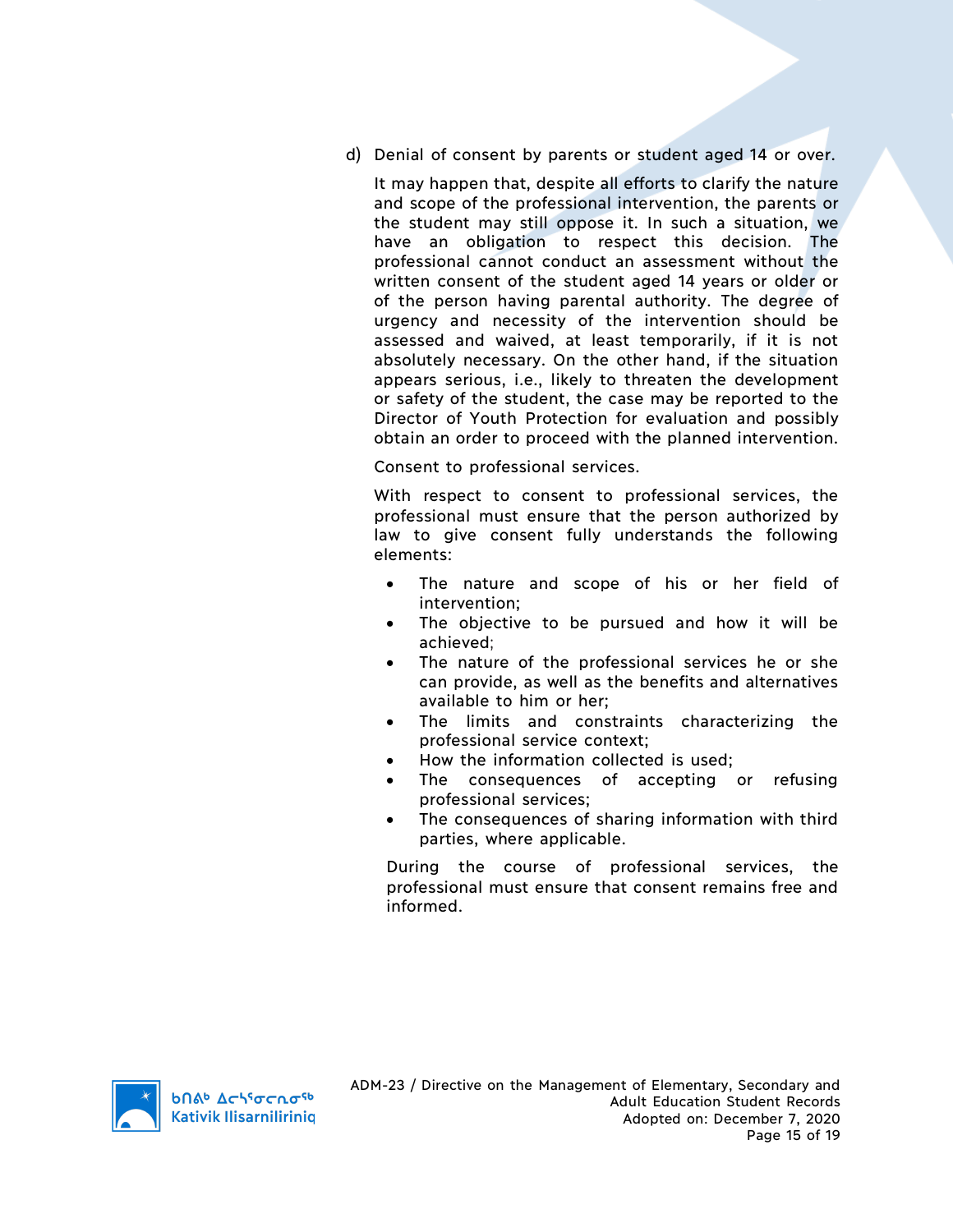## **6. RESPECT FOR THE CONFIDENTIALITY AND SHARING OF INFORMATION WITHIN A MULTI-DISCIPLINARY TEAM**

It is essential to maintain the confidentiality of information contained in the various student records. However, depending on the difficulties of the student, it may become necessary to solicit the participation of other stakeholders. The school administration may solicit one or more members of the complementary education services to provide the student, parents and all personnel concerned with their expertise in their respective field of practice, in order to find solutions and interventions adapted to the situation.

KI staff members often collaborate with stakeholders from the health and social services networks, youth centres and other community partners. It is in this context that a true multidisciplinary team made up if many stakeholders is created around certain students. It then becomes necessary, even essential, to develop mechanisms that promote exchanges and sharing of necessary information to ensure a fair and systemic understanding of the student's needs in order to plan concerted action and measures to be taken for the student's well-being and optimal development.

6.1 **respect for Like any public body**, KI is governed by the Act principles and respecting access to documents held by public bodies and the laws in exchanges of protection of personal information (CQLR, c. A-2.1) to protect the information confidentiality of information in its possession and to prevent its disclosure unless prior authorization was obtained from the person concerned or unless legislation explicitly consents to it.

> Moreover, the management of information contained in student records by the school personnel must be carried out in accordance with certain principles.

- 6.2 **information** The test of necessity must apply. Information must be shared with that can a member of the multidisciplinary team involved with the student be shared to the extent that the communication of this information will support the student's development, whereas a team member not known this information could cause harm to the student.
- 6.3 the planning and This procedure will be included in the intervention plan and organization of sometimes, a broader procedure if an individualized education information exchanges plan is necessary to harmonize all the services offered to the student. The information to be shared with members of the education community will be included in the special needs file to ensure better access to the parties involved.

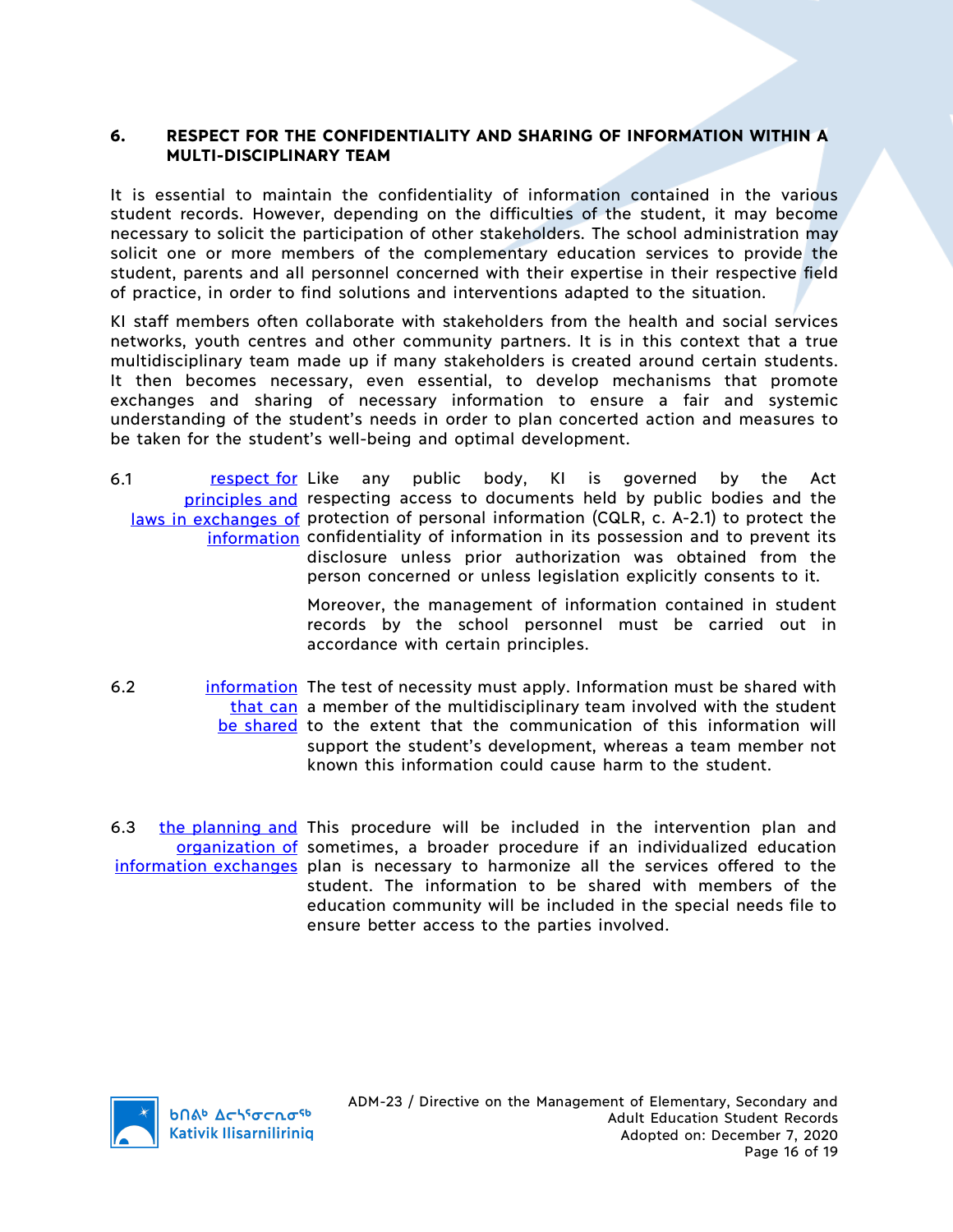## **7. APPLICATION OF THIS DIRECTIVE**

- 7.1 **previous** This directive replaces any other directive of the school board provisions regarding the same subject, in accordance with the policies adopted by the Council of Commissioners, if applicable. If such policies are adopted, the provisions of these policies are integrated in this directive for the benefit of the reader.
- 7.2 responsibility Every person mentioned in this directive must comply with all of the provisions and all managers of the school board are responsible for ensuring that all the provisions of this directive are applied and respected.

The executives of the concerned departments are responsible for providing support with respect to the interpretation of this directive and ensure that it updated when necessary.

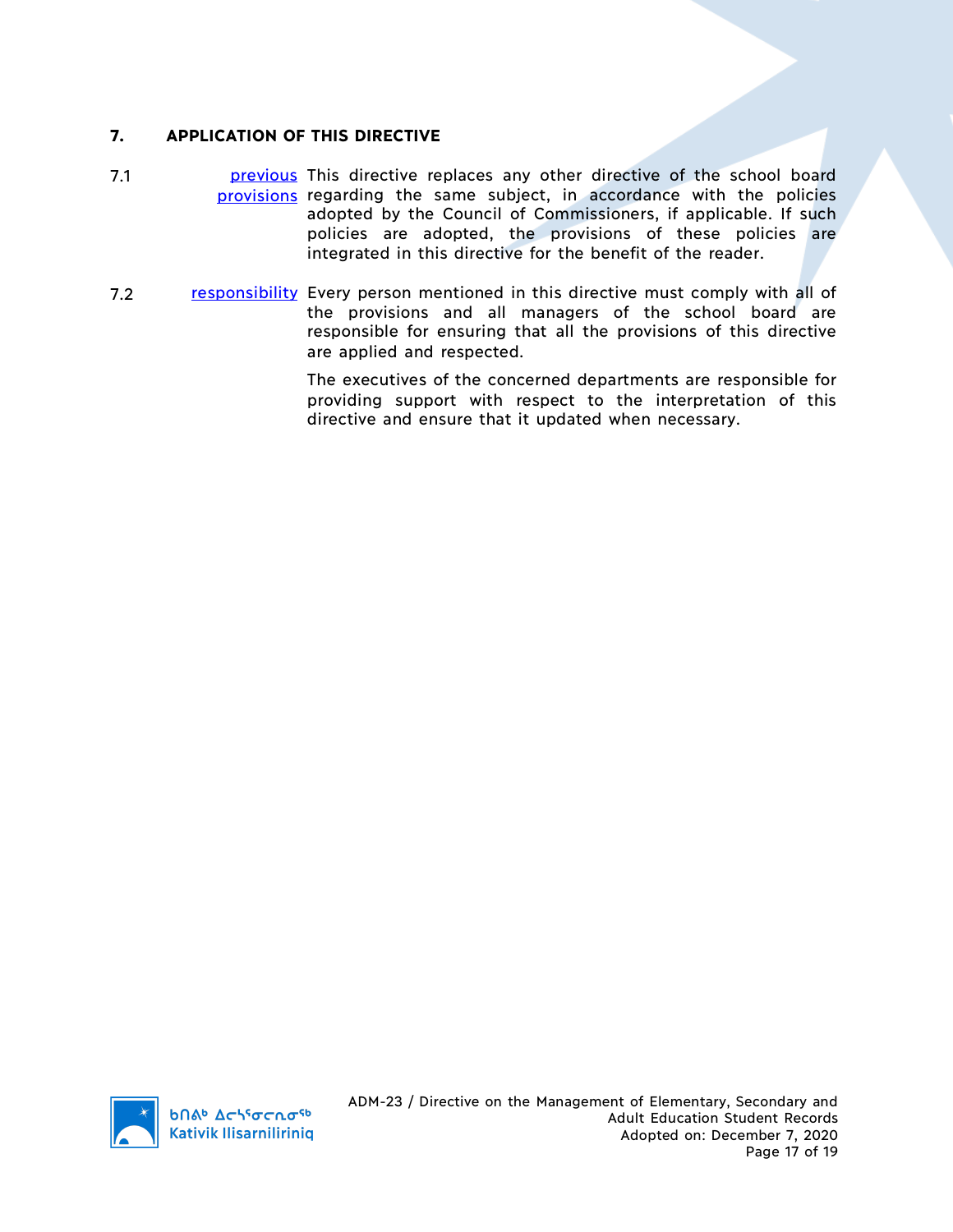Request No.:

| <b>ACADEMIC RECORDS REQUEST FORM</b>                                            |                                                                          |  |  |
|---------------------------------------------------------------------------------|--------------------------------------------------------------------------|--|--|
| <b>IDENTIFICATION OF STUDENT</b>                                                |                                                                          |  |  |
|                                                                                 |                                                                          |  |  |
|                                                                                 |                                                                          |  |  |
| <b>IDENTIFICATION OF REQUESTOR (OTHER THAN STUDENT)</b>                         |                                                                          |  |  |
| Relationship with child: Father/Mother                                          |                                                                          |  |  |
| INFORMATION ON THE STUDENT'S SCHOOLING                                          |                                                                          |  |  |
|                                                                                 | Last year of attendance:                                                 |  |  |
| <b>INFORMATION REQUESTED</b>                                                    |                                                                          |  |  |
| Transcript<br>Report card                                                       | Other                                                                    |  |  |
| <b>PROCESSING A REQUEST</b>                                                     |                                                                          |  |  |
| <b>Reception</b><br>Date:                                                       | <b>Transmission</b><br>Return on-site<br>Send by mail<br>Transmit by fax |  |  |
|                                                                                 |                                                                          |  |  |
| <b>AUTHORIZATION</b>                                                            |                                                                          |  |  |
|                                                                                 |                                                                          |  |  |
| Signature of student, parents of minor student or the person authorized<br>Date |                                                                          |  |  |



b∩δʰ Δ⊂\ˤσ⊂∩σ<sup>ςb</sup><br>Kativik Ilisarniliriniq

ADM-23 / Directive on the Management of Elementary, Secondary and Adult Education Student Records Adopted on: December 7, 2020 Page 18 of 19